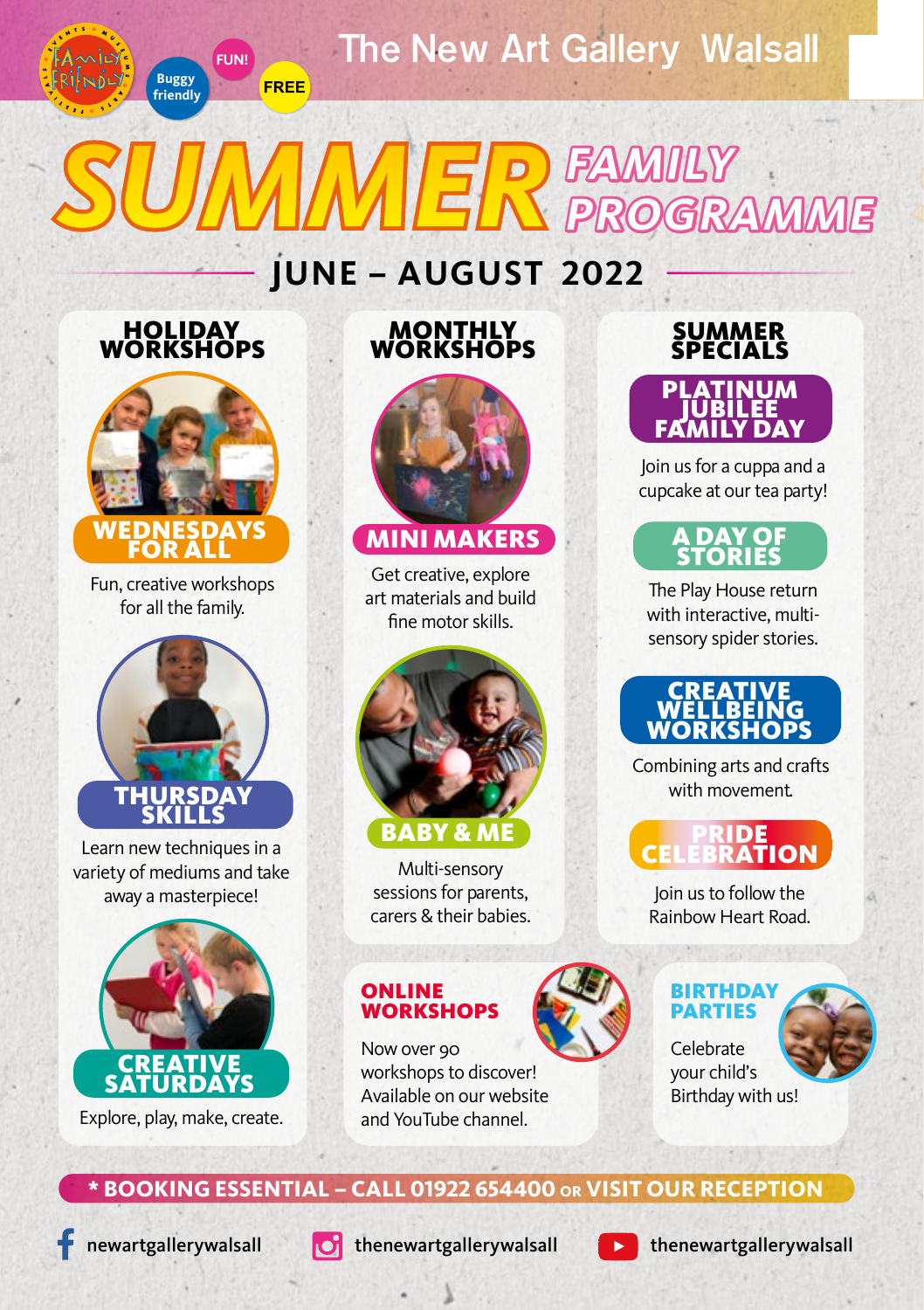## MONTHLY WORKSHOPS

**MINI MAKERS**  $\bullet$  11am – 12pm  $\bullet$  Age 2-4 with carer  $\bullet$  £2 per child. Book.\*

28 June - Circles and Squiggles:

30 Aug - Clay Leopards: model a spotty African

 **& ME**  $\bullet$  **10.30am – 12pm & 12.30 – 2pm**  $\bullet$  **Age 0 – 24 months**  $\bullet$  **£2 per child. Book.\*** 

#### 8 June, 13 July, 10 August

# *SPECIAL EVENTS FOR SUMMER*

# Platinum Jubilee Family Day

**Sat 4 June** � 11am-3pm � All ages welcome � Free. Drop-in.

Join us for a cuppa and a cupcake at our tea party, make lolly-stick Queen's guards and platinum paper crowns, plaster cast your own coin design, decorate the building with red, white and blue wool, and contribute to our giant collaborative collage inspired by Hew Locke's *Jungle Queen II*, in the Gallery's Collection.

#### Follow the Rainbow Heart Road

#### **Sat 27 Aug**

- � 11am-3pm
- All welcome
- � Free. Drop-in.

Join us to celebrate the end of the Twenty Twenty Collection exhibition and the start of the Here&Queer exhibition. Make a rainbow heart road with artist Yasmin Agilah-Hood, sharing messages of hope and inclusion for Pride, and contribute to the Gallery's mural with colourful rainbows and hearts.

# A Day of Stories: Spiders!

**Sat 2 July** � 11am-3pm � All ages welcome � Free

The Play House return with interactive, multi-sensory spider stories including Incy Wincy and Anansi. 12pm session- for all ages and abilities. **2pm session is autism-friendly and exclusively for children with ASD**. Make wooly woven webs in our craft workshop. . Booking essential / places limited.\*

### Creative wellbeing workshops

*Combining arts and crafts with movement* 

#### **26 July, 9, 11, 16, 23 & 30 August**

**Dragons and Fire:** paper dragon puppets, fire-breathing dragon craft, canvas painting, a big happiness jar and dragon-inspired Tai Chi.

**27 & 28 July: Nature Makers:** mindful, nature inspired art and craft.

� All workshops 10-11.30am (additional workshops on 11 & 30 Aug, 12-1.30pm)

# HOLIDAY WORKSHOPS

#### WEDNESDAYS FOR ALL

• 11 – 3pm • All ages welcome • Free. Drop-in.



Paint onto giant cardboard circles with sponges, stencils and big brushes. 27 July - Funky Fun Fans: draw with coloured pens and crayons onto paper and fold into summery fans.

26 July - Splatter T-Shirts: play with patterns and fabric paint. 3 Aug - Spinning Plates: build a layered artwork with paper plates and oil pastels.

leopard inspired by our Cameroon stool. 10 Aug - Tapes & Ribbons: draw architecture-inspired compositions with coloured tape.

17 Aug - Salty Inky Paintings: draw with dip pens and add salt to inky wash to make magical patterns.

#### **THURSDAY SKILLS**

 $\bullet$  11am – 12.30pm: age  $4+$   $\bullet$  1.30 – 3pm: age  $7+$ � £3.50 per child. Book.\*



28 July - Eye- Eye!: learn how to draw eyes with detail and accuracy.

4 Aug - Still Life Painting: create an acrylic painting on canvas of our display of fruits and flowers.

11 Aug - Creative Crochet: learn how to make your own wool chains.

18 Aug - Snazzy Screen-prints: Combine watercolour painting with stencils and print to create jazzy screen-prints.

**CREATIVE SATURDAYS** 

• 11am – 3pm • All ages welcome � Free. Drop-in.

23 July - Cyanotype Sun Prints: expose objects onto light-sensitive paper for unique photos.

30 July - Mini Garden Dioramas: design little landscapes with clay, stones, sticks and other natural materials.

6 Aug - Tiki Soap Carving: carve a Maori Hei Tiki- a pendant traditionally worn for protection and good luck!

13 Aug - Shoe Prints: draw into polystyrene and print with bright coloured inks.

20 Aug - Strike a Pose! : make plastercine models inspired by figures in our Here&Queer exhibition.

**METTAMINDS** 

These workshops form part of Walsall Council's HAF Programme - a holiday programme for children and young people aged 5 to 16 who are eligible for benefit related free school meals.

A small number of places are reserved for children outside of the HAF programme.

� Booking essential. Places limited.

For more information and to book email lovemettaminds@gmail.com